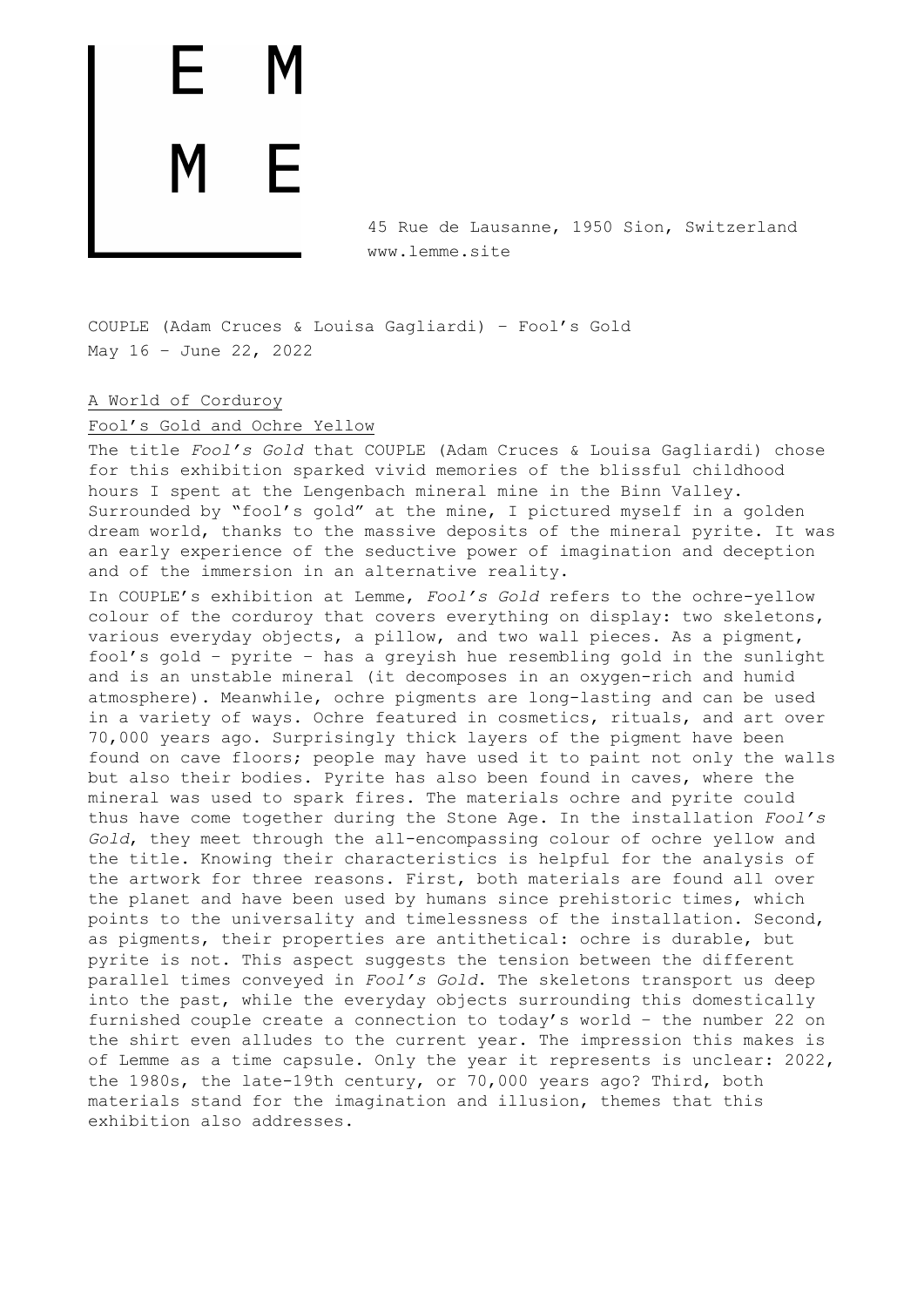## Skeletons, everyday objects, pictures

When approaching Lemme, the first thing that catches the eye is that everything on display – the skeletons, everyday objects, and wall pieces – is covered in the same ochre-yellow fabric. This gives the impression that they all spring from the same alternative reality. The soft quality of the corduroy and its ribbed contours are perfect for lending the skeletons a sense of vitality. In the case of the pillow and the two wall pieces, the characteristics of the corduroy are used to generate images. These images are informed by a cultural archive, combining references from art history with universal symbols and pop culture motifs.

Painting is central to the individual artistic practices of both Gagliardi and Cruces and their COUPLE collaboration. So it is not surprising that various allusions to the history of painting can be found in *Fool's Gold*. As a whole, the installation can be read as a still life: the skulls of the skeletons, the hidden apple in the reversible figure, the fruit basket, and the sundry breakfast objects (cup, milk carton, piece of toast with knife, even the ashtray with cigarette) are among the frequently used motifs of this genre.

While the corduroy ribs are shifted in direction to produce different images, our perception of the pillow image switches back and forth between an apple and two faces – the profiles of Gagliardi and Cruces. Such ambiguous images were popular at the end of the 19th century. The figure on the pillow is a variation on a well-known motif from that time, which to this day belongs to the standard repertoire used to illustrate perceptual phenomena. COUPLE have replaced Edgar Rubin's vase with an apple. The apple is an ancient symbol of fertility, sexuality, and temptation, and plays a role in Western art history as the fruit of knowledge, which leads to the Fall and the expulsion of Adam and Eve from Paradise. The pillow image is not only a variation on a familiar type of picture but also a contemporary interpretation of the Adam and Eve complex, the apple also being a nod to the technology giant of the same name. Furthermore, the two profiles inevitably enter into a dialogue with the skeletons – How are they connected? Are they the same as the skeletons?

One of the wall pieces takes up the window motif, which has been popular in painting since the Renaissance. Traditionally, the window opens up an image of the world through an imaginary pictorial space. Since modern times, of course, this theme has been varied and questioned countless times. COUPLE now makes use of the unique visual relationships that Lemme generates to offer a double window view. However, this view is ultimately thwarted: as visitors, we look through a window at the skeleton, which, in turn, looks through a window. But we are unable to recognize what the figure sees – we do not belong to the same corduroy world. Perhaps the movie poster for Stanley Kubrick's horror film The Shining (1980), which features in the second wall piece, provides a key? The film is set in the Colorado mountains at the historic Overlook Hotel, which Jack Torrance (Jack Nicholson) takes care of with his family during the offseason. His son Danny has the "shining": the gift of perceiving the supernatural, which in this case means mainly eerie occurrences. COUPLE sees the reference to this film in the claustrophobic confinement of the space and the surrounding mountains. As a setting, the Overlook Hotel simultaneously symbolizes horror (for the winter caretakers) and paradise (for the summer guests). It was inspired by a hotel built in the Rocky Mountains around 1900 that served as a resort and health retreat – as such, it could just as easily be in the Valais. This fact establishes an